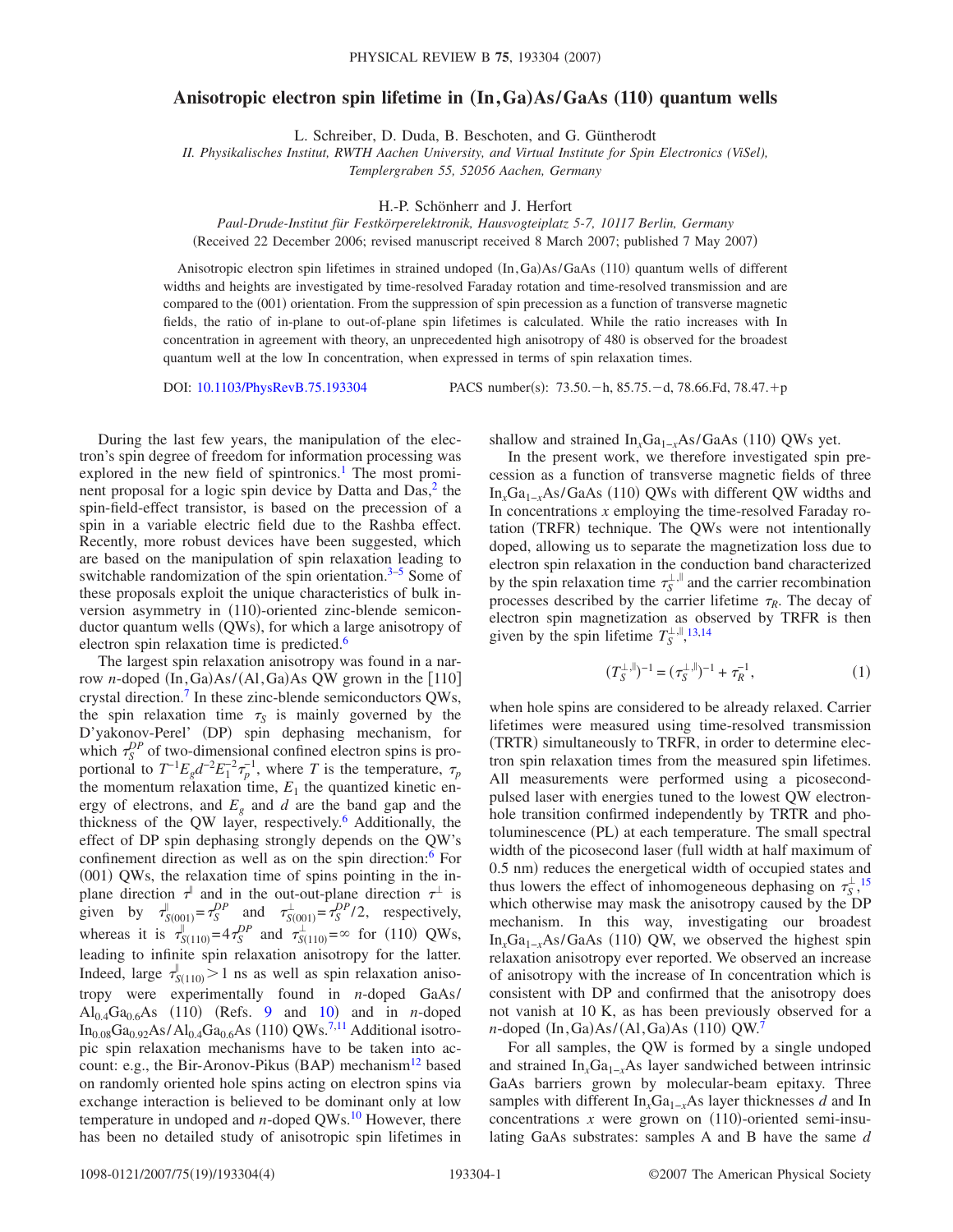<span id="page-1-0"></span>

FIG. 1. (Color online) Faraday rotation angle  $\theta_F(\Delta t)$  of (a) (001)-oriented (sample D) and (b) (110)-oriented (sample A) samples for various transverse magnetic fields  $B_{ext}$  measured at 70 K.

 $=8$  nm and In concentrations of  $x=11.5\%$  and  $x=19\%$ , respectively. Sample C has a much broader QW layer of *d* =14 nm, but the same In concentration as sample A. Reference sample D was grown under the same conditions as sample A, but on a (001)-oriented GaAs substrate. For simultaneous TRFR and TRTR measurements, we employed a mode-locked  $Ti: Al<sub>2</sub>O<sub>3</sub>$  laser generating 1 ps optical pulses with 80 MHz repetition frequency. Normal-incident pump pulses, which were alternatingly left and right circularly polarized by a photoelastic modulator (PEM) working at 42 kHz and chopped at 1600 Hz frequency, excite spinpolarized electrons and holes along the growth direction. The evolution of the corresponding magnetization projected along this direction was determined by means of the Faraday rotation angle  $\theta_F$  of transmitted linear-polarized probe pulses, which were delayed by a variable time  $\Delta t$  with respect to the pump pulses. A balanced diode bridge was employed to measure  $\theta_F$  and the output was locked to the PEM frequency. The evolution of the filling of the QW is determined by the change of transmission  $\Delta \zeta(\Delta t)$  of the probe pulse and recorded by the sum of the intensities on the diode bridge locked to the chopper frequency of the pump beam.

Figure [1](#page-1-0) displays  $\theta_F(\Delta t)$  for (001)-oriented (sample D) and (110)-oriented (sample A) samples at various transverse magnetic fields *Bext*. Data were taken at 70 K, at which the longest electron spin lifetime as a function of temperature was found for sample A. Fitting the curves for zero magnetic field starting from  $\Delta t$ =50 ps reveals a single-exponential decay reflecting the electron spin lifetime  $T_S^{\perp}$  to be 138 and 266 ps for samples D and A, respectively. An additional fast

<span id="page-1-1"></span>

FIG. 2. (Color online) Square of measured Larmor frequency  $\omega'^2(B_{ext}^2)$  for (001)-oriented (sample D) (squares) and (110)oriented (sample A) (circles) samples measured at 70 K; solid lines are linear fits; zoom near  $B=0$  T in the insets.

decay  $(<10 \text{ ps at } 70 \text{ K})$  might be caused by hole spin relaxation.<sup>16</sup> In a transverse magnetic field  $B_{ext} \neq 0$ , spin precession is observed in the control sample (sample D) for all  $B_{ext}$ , whereas spin precession is not observed at  $B_{ext} \leq 1$  T for the (110)-oriented sample (sample A). Additionally, the electron spin lifetime of sample A is dramatically reduced when a transverse magnetic field is applied similar to Refs. [7](#page-3-5) and [11.](#page-3-8) The corresponding carrier lifetimes  $\tau_R$  at 70 K (not shown) turned out to be independent of the applied  $B_{ext}$  and are 600 and 675 ps for samples D and A, respectively, which reflects the fact that  $\tau_R$  does not depend on the electron-spin direction.

In order to model the complex *Bext* dependence for the anisotropic sample A, the magnetization of electrons spins normal  $(S_{\perp})$  and parallel  $(S_{\parallel})$  to the QW plane has to be considered separately. The time evolution of *S* in an in-plane → magnetic field is given by $10$ 

$$
\frac{\partial}{\partial t} \begin{pmatrix} S_{\parallel} \\ S_{\perp} \end{pmatrix} = - \begin{pmatrix} \Gamma_{\parallel} & -\omega \\ \omega & \Gamma_{\perp} \end{pmatrix} \begin{pmatrix} S_{\parallel} \\ S_{\perp} \end{pmatrix},
$$
(2)

where  $\omega = g \mu_B B_{ext}/\hbar$  is the Larmor frequency. For undoped QWs, the total relaxation rates  $\Gamma_{\perp,\parallel} = (T_S^{\perp,\parallel})^{-1}$  are the sum of the anisotropic electron spin relaxation rates  $\gamma_{\perp,\parallel} = (\tau_S^{\perp,\parallel})^{-1}$ and the isotropic carrier recombination rate  $(\tau_R)^{-1}$  in the QW:  $\Gamma_{\perp,\parallel} = \gamma_{\perp,\parallel} + (\tau_R)^{-1}$  $\Gamma_{\perp,\parallel} = \gamma_{\perp,\parallel} + (\tau_R)^{-1}$  $\Gamma_{\perp,\parallel} = \gamma_{\perp,\parallel} + (\tau_R)^{-1}$  in accordance with Eq. (1). The solution for  $S_{\perp}$ , which is measured by TRFR, is given by

<span id="page-1-3"></span>
$$
S_{\perp}(t) = \frac{S_0}{\cos(\phi)} \exp\left(-\frac{\Gamma_{\perp} + \Gamma_{\parallel}}{2}t\right) \cos(\omega' t - \phi),\qquad(3)
$$

<span id="page-1-2"></span>with  $tan(\phi) = (\Gamma_{\perp} - \Gamma_{\parallel})/(2\omega')$  and the modified Larmor frequency

$$
\omega' = \sqrt{\omega^2 - \left(\frac{\Gamma_{\parallel} - \Gamma_{\perp}}{2}\right)^2}.
$$
 (4)

In order to calculate the spin lifetime anisotropy, the square of the measured modified Larmor frequency  $\omega^2$  of samples A and D is plotted as a function of  $B_{ext}^2$ , as displayed in Fig. [2.](#page-1-1) In the inset, a right shift of the plot for sample A is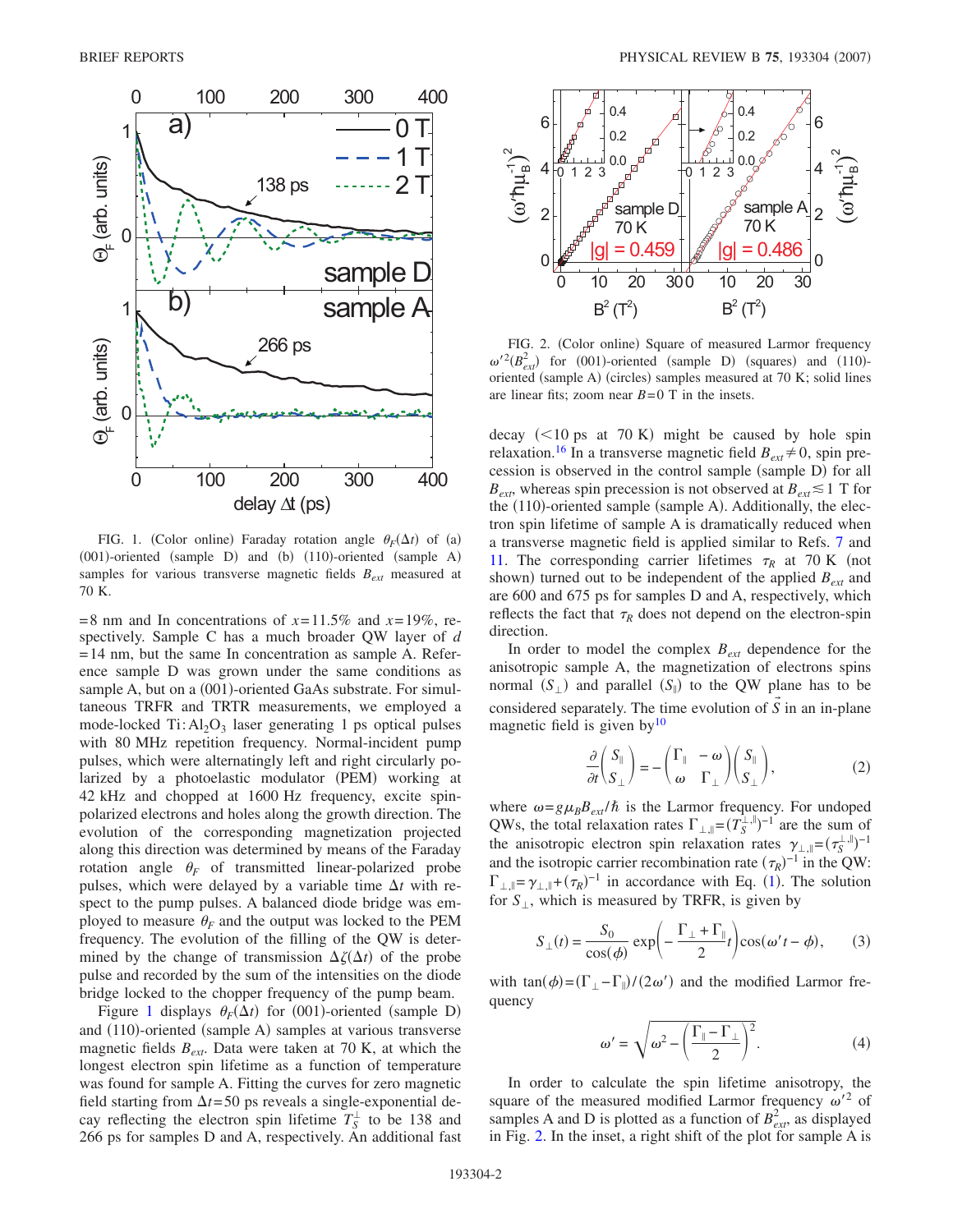<span id="page-2-0"></span>

FIG. 3. (Color online) (a) Faraday rotation angle  $\theta_F(\Delta t)$  for the broad (110) QW (sample C) at various transverse magnetic fields  $B_{ext}^2$ ; inset: measurements (line) and simulations (dotted line) for imaginary  $\omega'$ ; Larmor frequency  $\omega'^2(B_{ext})$  for (b) (110) QW (sample C) and (c) (110) QW (sample B) measured at 70 and 110 K, respectively; solid lines are linear fits.

obvious and indicates the suppression of precession in the (110)-oriented QW. According to Eq. ([4](#page-1-2)), this shift is caused by the difference of the total spin relaxation rates  $\Gamma_{\parallel}$  –  $\Gamma_{\perp}$  and thus by the spin lifetime anisotropy. From the right shift and the slope of the linear fit, both the difference of the relaxation rates  $\Gamma_{\parallel}$  –  $\Gamma_{\perp}$  and the absolute electron *g* factor can be determined, respectively. Using  $\Gamma_{\parallel} - \Gamma_{\perp}$  and assuming  $T_S^{\perp}$  $=$  266 ps to be independent of  $B_{ext}$ <sup>[7](#page-3-5)</sup> the in-plane spin lifetime of sample A is calculated to be  $T_S^{\parallel} = (13 \pm 2)$  ps. Thus, the anisotropy of the spin lifetime  $T_S^{\perp}/T_S^{\parallel}$  turns out to be  $21 \pm 2$ for sample A. The last assumption is justified, since the ex-ponential decay in Eq. ([3](#page-1-3)) is observed to be independent of the magnetic field in the oscillatory regime and simulations using constant  $T_S^{\perp}$  fit well in the nonoscillatory regime, which is demonstrated here for sample C in Fig.  $3(a)$  $3(a)$ .

In the following, this result is compared to the other (110)-oriented QWs. Figure [3](#page-2-0) shows  $\theta_F(\Delta t)$  at various  $B_{ext}$ for sample C as well as  $\omega'^2(B_{ext}^2)$  for samples C and B. Data were taken at 110 and 70 K for sample B and sample C, respectively, at which the maximum of  $T_S^{\perp} = 335$  ps and  $T_S^{\perp}$  $=440$  ps was measured. Comparing  $\theta_F(\Delta t)$  of sample C to sample A [see Fig. [1](#page-1-0)(b)],  $T_S^{\perp}$  of sample C is found to be longer, but spin precession turns out to be even more suppressed, which indicates a higher anisotropy. The same can

<span id="page-2-1"></span>

FIG. 4. (Color) (a) Faraday rotation angle  $\theta_F(\Delta t)$  and fitted Larmor frequency  $\omega^2(B_{ext})$  (inset) for the broad (110) QW (sample C) at various transverse magnetic fields  $B_{ext}$  measured at 10 K; (b) fitted decay of  $\theta_F(\Delta t)$  measured as a function of angle  $\alpha$  between  $B_{ext}$  and [001] crystal direction at 4 T and 70 K for sample C; (c) comparison of  $\theta_F(\Delta t)$  and  $\Delta \zeta(\Delta t)$  for sample C at 0 T and 70 K measured with laser energy *E* as marked in the inset, where the PL spectrum is compared to  $\tau_R(E)$ .

be concluded from the pronounced right shift of  $\omega'^2(B_{ext}^2)$ [see Fig.  $3(b)$  $3(b)$ ]. Using the derivation explained above, the anisotropy of the spin lifetime  $T_S^{\perp}/T_S^{\parallel}$  follows to be  $52 \pm 10$ and 54 $\pm$ 6 with  $T_S^{\parallel} = (6.5 \pm 0.8)$  ps and  $T_S^{\parallel} = (8.2 \pm 0.5)$  ps for samples B and C, respectively. Compared to the calculated value of sample A, the result for the deeper QW (sample B) has the correct tendency, since DP is more dominant for the latter according to theory. However, the high anisotropy for the broadest QW (sample C) is surprising and needs further discussion. The effectiveness of DP should be reduced for sample C, since  $\tau_S^{DP} \propto d^{-2} E_1^{-2} \propto d^2$ . The increased spin lifetime as well as the higher anisotropy compared to sample A might then be explained by a reduction of an isotropic spin relaxation channel. Scattering at the barrier interfaces, which has not been considered yet, might be a suitable candidate, since it can be assumed to be dependent on the volume-tointerface ratio and thus less pronounced for the broadest QW (sample C).

We now check the consistency of our results with our simple model and with DP theory by varying the temperature and the direction of the magnetic field. Since for the derivation of  $\Gamma_{\parallel}$ - $\Gamma_{\perp}$  and the *g* factor only the oscillatory curves are considered as explained above, consistency of raw data with Eq. ([3](#page-1-3)) is checked for imaginary  $\omega'$ . With only the amplitude  $S_0$  as a free parameter left, the simulations fit well to the measured  $\theta_F(\Delta t)$  curves of sample C, as can be seen from the inset of Fig. [3.](#page-2-0) Furthermore, we measured the anisotropy of sample C at 10 K, at which the isotropic BAP mechanism is